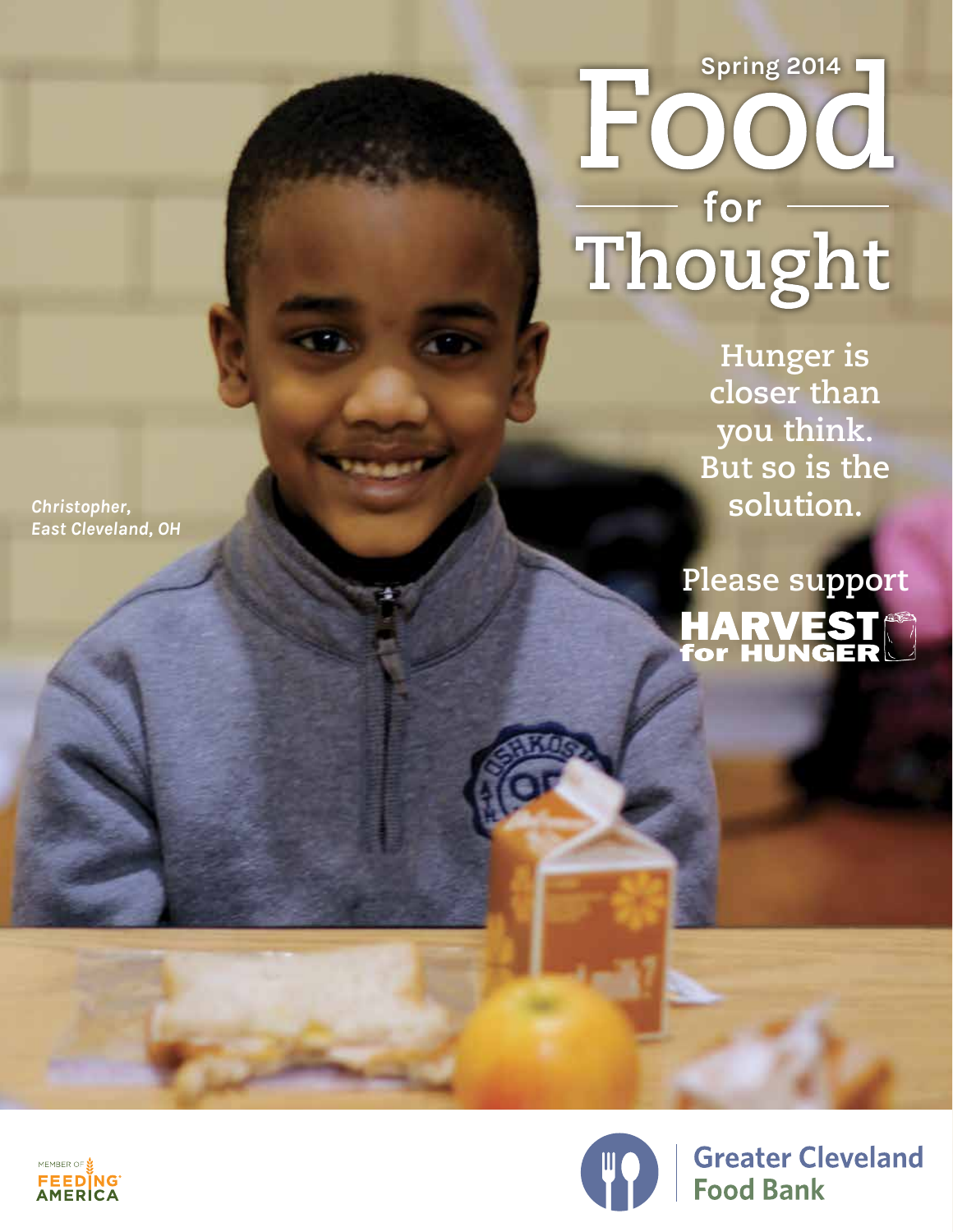#### **Greater Cleveland Food Bank**

#### **BOARD OF DIRECTORS**

**OFFICERS**

BOARD CHAIR Shirley Stineman, *Northeast Ohio Media Group*

**SECRETARY** Darnell Brown, *City of Cleveland*

TREASURER Kai Monahan, CPA, *Nationwide*

VICE CHAIR Carrie Carpenter, *Charter One*

VICE CHAIR Anthony C. Rego, *Giant Eagle, Inc.*

#### **DIRECTORS**

Patricia Ackerman, *Chalkdust Education Foundation* Joan U. Allgood, *Joan U. Allgood Co., LPA* Kristen Baird Adams, *PNC* Micki Byrnes, *WKYC TV-3* Loren Chylla, *Adcom* Reverend Jawanza Colvin, *Olivet Institutional Baptist Church* John R. Corlett, *The MetroHealth System* William H. Coquillette John Cymanski, *Heinen's, Inc*. M. Gayle Doucette Jim Francis, *Swagelok Company* Anita Gray, *Anti-Defamation League* Wayne Hill, *University of Akron* Amy Kaplan, *Jewish Federation of Cleveland* Lou Keim, *Centers for Families and Children* Kristin Kirkpatrick,MS, RD, LD. *Cleveland Clinic* Richard Maxfield, *Cargill Deicing Technology* Cynthia Moore-Hardy, *Lake Health* Nick Orlando, *Orlando Baking Company* Jim Patterson, *Patterson Fruit Farms* John Sauerland, *Progressive, Inc.* Felton Thomas, *Cleveland Public Library* Ann Weinzimmer, *Eaton Corporation* Doug Yost, *Walmart, Inc.*

**HONORARY DIRECTOR** Senator George Voinovich

**PRESIDENT AND CEO** Anne Campbell Goodman



#### **Dear Friends of the Food Bank,**

After an exceptionally frigid winter, spring is finally arriving in Northeast Ohio. The arrival of spring signals the wrap-up of the **[Harvest for Hunger](http://www.harvestforhunger.org)** campaign!

This campaign really brings out the best in our community — it's one of my favorite times of year. Schools hold contests and events to raise food and funds, thousands of shoppers tear off coupons at the grocery stores and enthusiastic employees come up with creative ways to raise money at their workplace to fight hunger.

Those who have joined the **Harvest for Hunger** campaign understand that hunger is a serious problem in Northeast Ohio. They know there are people who struggle to eat three meals a day — and they want to help. This is a truly compassionate community, and I've been amazed at, and inspired by, your generosity.

We continue to need your help. Just \$1 provides four healthy meals for a hungry child, parent or senior citizen.

In an effort to bolster the health of our community, a portion of funds raised through **Harvest for Hunger** this year will go to ensuring individuals and families throughout the six counties we serve have access to fresh produce. Healthy food is vital to a healthy life — when you support the well-being of our neighbors, you're helping to make Northeast Ohio an even better place to call home.

I hope you'll read about the success you've made possible in this newsletter, and help us meet our goal of providing 17 million meals for hungry people through the **Harvest for Hunge**r campaign — we still need your help.

My most sincere thanks,

Anne Campbell Goodman President & CEO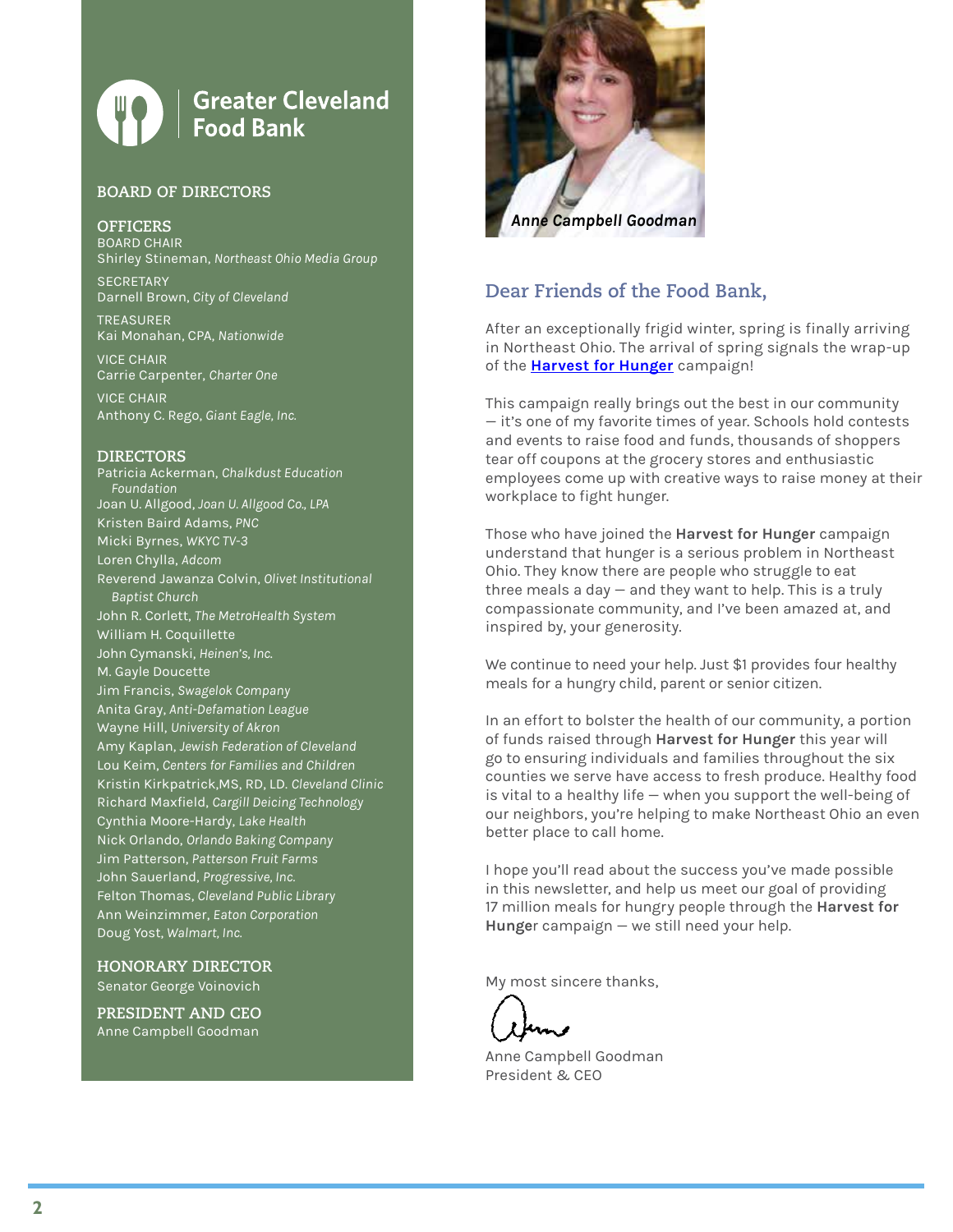- *Madison, OH* **The Food Bank currently operates 46 programs in Lake County, including two summer feeding sites.**
- **In FY2013, the Food Bank distributed 2,512,866 pounds of food in Lake County — that's enough for 2,094,055 meals!**

*Aaron,*

# **Thank You for Helping Local Families**

Anna has two sons, Aaron, 2 and Isaac\*, 7. She'd do anything to ensure their success and happiness — but Anna's a single mother, and providing for all her sons' needs on one income has proven to be a real challenge. It's been especially difficult since her hours were cut at the senior living community where she works as a nurse.

**PREMIUM POTATO** 

"I only have the most basic necessities right now," Anna says. She doesn't receive SNAP benefits, so her smaller paychecks mean she has less to spend on groceries.

The beginning of the month is especially hard for Anna because that's when rent is due, and it takes up most of her paycheck. She's usually not able to go to the grocery store at all until her next paycheck.

Fortunately, friends like you prevent Anna and her young children from going hungry when their budget is tight. Because you give, there's food for families like Anna's at the Madison Food Center, a [Greater Cleveland Food Bank](http://www.clevelandfoodbank.org) partner and **Harvest for Hunger** beneficiary in Lake County.

The pantry's shelves are full of healthy food Anna can take home to prepare meals she and her sons share together.

#### **"You're keeping my children fed."**

"I don't know what I would do if you didn't give," Anna says. She goes on to explain how this resource will be especially important during the summer, when she'll have to make up for the breakfasts and lunches Isaac, who's on the free meal program at school, isn't receiving in the cafeteria.

Anna was excited to be able to share her gratitude for friends like you, who make sure she can provide for her family.

"I appreciate you a lot," she says. "You're keeping my children fed!"

\*Names have been changed to protect identity.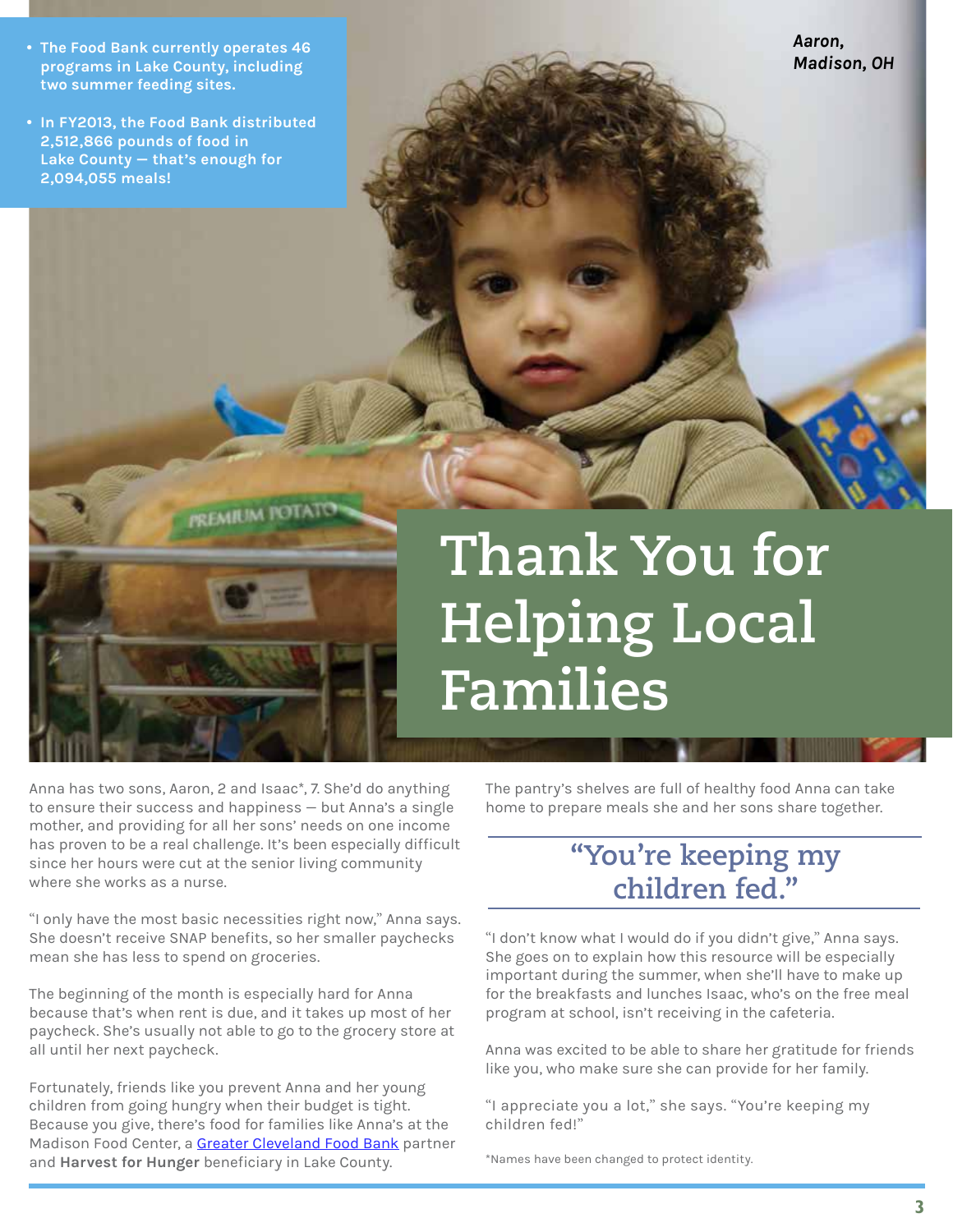#### **2014 CAMPAIGN CO-CHAIRS** Howard Lewis, *Family Heritage Life Insurance*

Andrea Hogben, *Northeast Ohio Media Group*

#### **HONORARY CO-CHAIRS**

Mayor Frank Jackson, *City of Cleveland* County Executive Ed FitzGerald, *Cuyahoga County*

#### **KITCHEN CABINET**

Bruce Akers, (Retired) *City of Pepper Pike*  Jill Akins, *Van Auken Akins Architects* Dr. Ronald Berkman, *Cleveland State University* Dr. Akram Boutros, *The MetroHealth System* Joe Calabrese, *Greater Cleveland RTA* Scott Chaikin, *Dix & Eaton, Inc.* Rick Chiricosta, *Medical Mutua*l James Cicero, *Karpinski Engineering* Councilman Joe Cimperman, *City of Cleveland* Paul Clark, *PNC* Christopher Connor, *The Sherwin-Williams Company* Dr. Toby Cosgrove, *Cleveland Clinic* Joseph DiRocco, *RBS Citizens & Charter One* Paul Dolan, *Cleveland Indians* Terrance Egger, *CZ Egger Advisors* Bill Elliot, *Dollar Bank* Sari Feldman, *Cuyahoga County Public Library*  Mark Fishman, *Tri Mark SS Kemp* Vincent Hvizda, *Admiral Products, Inc.* Jessica Jung, *Chubb Group of Insurance Companies* Jerry Kelsheimer, *Fifth Third Bank* Len Komoroski, *Cleveland Cavaliers* Kenneth Liffman, *McCarthy*, *Lebit, Crystal & Liffman Co., LPA* Christopher Mapes, *Lincoln Electric* Richard Maxfield, *Cargill Deicing Technology* Bernie Moreno, *Collection Auto Group* Frederick Nance, *Squire Sanders LLP* Lisa Oliver, *KeyCorp* Lawrence Oscar, *Hahn, Loeser & Parks LLP* Albert Ratner, *Forest City Enterprises* Deborah Read, *Thompson Hine LLP* Chris Ronayne, *University Circle, Inc.* Claire Rosacco, *Cuyahoga Community College* Carole Sanderson, *Herschman Architects, Inc.* John Sauerland, *Progressive Insurance* Michael Solecki, *Jones Day* Felton Thomas, *Cleveland Public Library* Louis Vitantonio, *The Greater Cleveland Automobile Dealers' Association* Daniel Walsh, *The Huntington National Bank* Thomas Zenty, *University Hospitals*



Harvest for Hunger 2014 Campaign Co-Chairs, Howard Lewis and Andrea Hogben

#### **Upcoming Events**



#### *Market at the Food Bank*

Sunday, May 4, 5 p.m. Greater Cleveland Food Bank Food Distribution Center

Tickets to *Market* 2014 are still available! *Market at the Food Bank* is a very special event celebrating the Greater Cleveland Food Bank's annual **Harvest for Hunger** campaign. The event will feature delicious cuisine and beverages from dozens of Northeast Ohio's best restaurants, exciting entertainment, wonderful auction items, and the all-important opportunity to help alleviate hunger in our community. To purchase tickets, visit <GreaterClevelandFoodBank.org/Market2014>.

#### **MEDIA SPONSORS**

Northeast Ohio Media Group WEWS Channel 5 WJW FOX 8 WKYC TV 3 WOIO Channel 19 WGAR 99.5 WMMS 100.7 WTAM 1100 WMJI 105.7 106.5 The Lake Kiss 96.5

#### **SUPERMARKET SPONSORS**

Buehler's Fresh Foods Dave's Markets Fishers Foods Giant Eagle Heinen's United Food and Commercial Workers Local 880

# **Thank You for Supporting Harvest for Hunger 2014!**









#### *Wade Oval Walk Against Hunger, 4th Annual Circle Challenge*

Friday, May 9, 11 a.m. – 1 p.m. Wade Oval

University Circle hosts the annual *Circle Challenge: Wade Oval Walk Against Hunger*. Hundreds gather for the two-mile walk around Wade Oval, each donating \$10 to **Harvest for Hunger**.

#### *SME Strike Out Hunger Bowling Event*

Sunday, May 18, 4 – 7 p.m. Freeway Lanes, Solon

Sales & Marketing Executives (SME) of Cleveland are hosting a bowling tournament to benefit the **Harvest for Hunger** campaign. Registration includes three games, pizza, refreshments and bowling shoe rental. Teams of four can register at [GreaterClevelandFoodBank.org/SME](http://www.GreaterClevelandFoodBank.org/SME).

# **HARVEST**<br>for HUNGER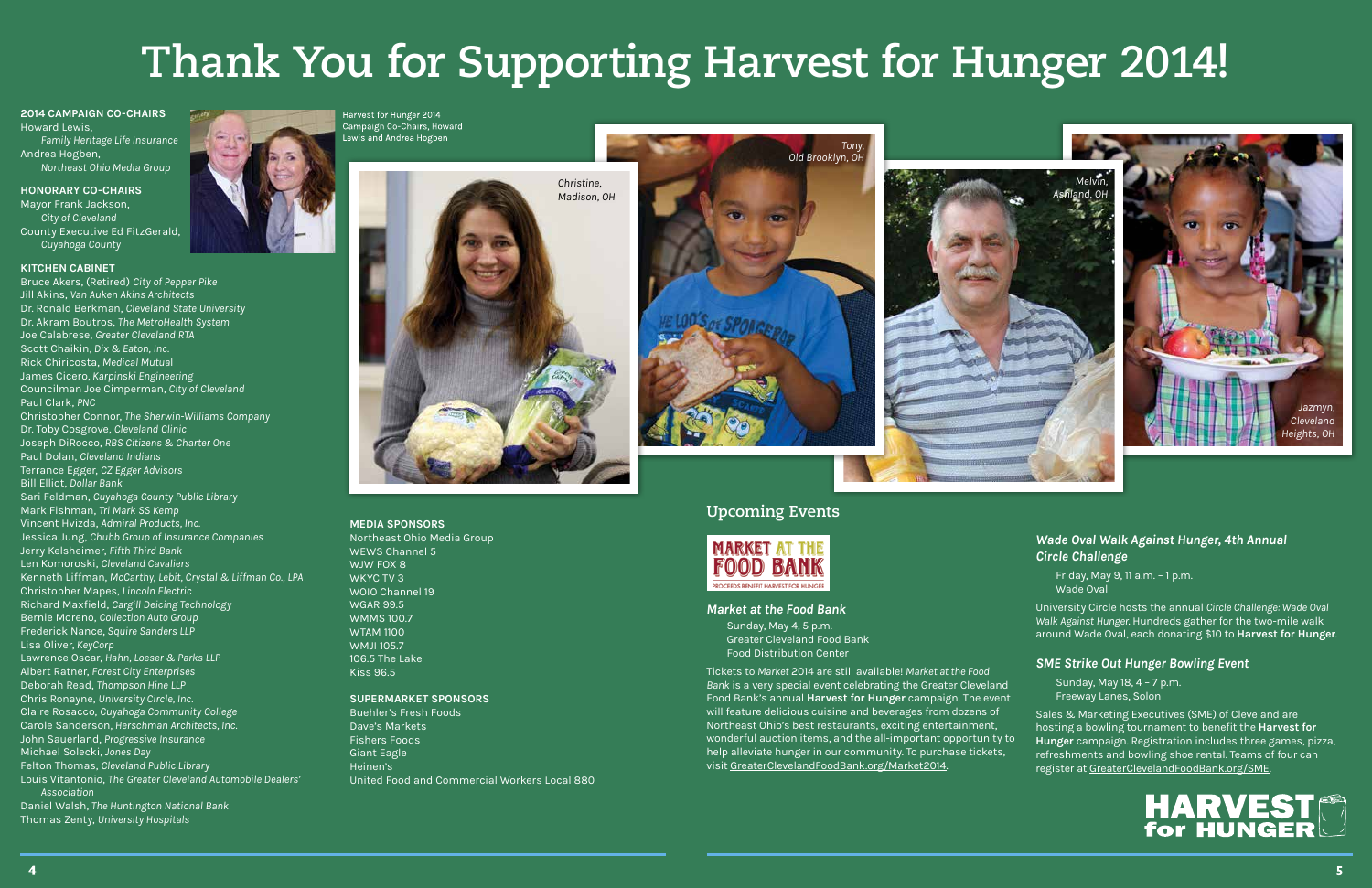*YP Pantry members repack fresh produce at the Food Bank's warehouse for distribution to our network of partner agencies.*

## **YP Pantry Members Help Fight Hunger!**

The *YP Pantry* is a group of socially conscious young people dedicated to fighting hunger in our Northeast Ohio community. Because the group accepts an annual commitment of 24 volunteer hours in lieu of dues, membership is more accessible to altruistic 21 to 40-yearolds. The *Pantry's* monthly events cycle between a repacking session at the Food Bank, a volunteer day at a member agency and a social fundraiser.

*YP Pantry* members recently helped out by packing up **Harvest for Hunger** supplies that were sent to local supermarkets and participating companies. They packed hundreds of buttons, posters and coupons in just one evening, which saved our staff hours of time.

Thank you, *YP Pantry*, for your gracious support of our efforts to fight hunger. We have more than 150 members and would love to continue to see this group grow! For more information, or to join the *YP Pantry*, check out their Facebook page at [Facebook.com/YPPantryClevelandFoodbank](http://www.Facebook.com/YPPantryClevelandFoodbank), call 216.738.2139 or email [YPPantry@ClevelandFoodBank.org](mailto:YPPantry%40ClevelandFoodBank.org?subject=YP%20Pantry%20Inquiry).

#### **BrewHaHa**

Join the *YP Pantry* for BrewHaHa! The event, which will take place at the Food Bank on Thursday, July 10, will highlight the talents of local comedians and give Clevelanders the opportunity to sample craft beers from down the street and across the region. All proceeds will benefit the Greater Cleveland Food Bank's mission to provide food to families and individuals in need. Join local young professionals for some laughs and lagers for a great cause! Tickets go on sale May 5! Get your six-pack of tickets at [GreaterClevelandFoodBank.org.](http://www.GreaterClevelandFoodBank.org)

#### **OUR MISSION: Working together to ensure that everyone in our communities has the nutritious food they need every day.**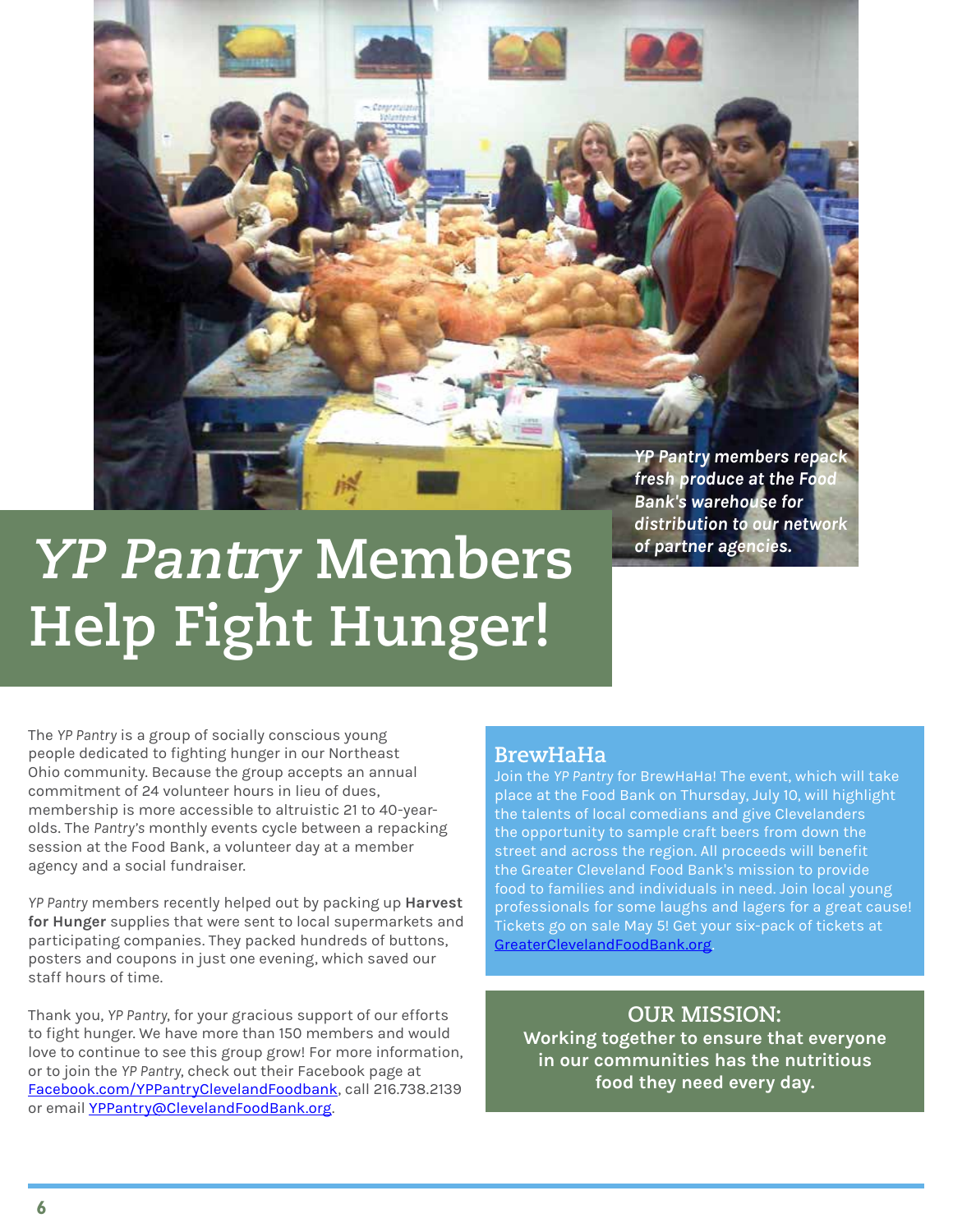### **Harvest for Hunger 2013 Recognition Ceremony Winners**

Every year, companies who participate in **Harvest for Hunger** are invited to submit their organization to be honored at our annual *Recognition Ceremony.* This year's ceremony will be held in early June. The following were recognized last year.

The 2013 **Bag of Hope Award** was presented to the **City of Cleveland**. The City has led a **Harvest for Hunger** campaign for 20 years and brought in more than \$107,000 and 5,000 pounds of food for the 2013 campaign, generating nearly 430,000 meals! Coordinator Loretta Joyce led more than 20 coordinators and raised funds through employee payroll deduction, raffles, bake sales and other creative events.

The 2013 **Edmond V. Worley Award** was presented to **Chubb Group of Insurance Companies**. With just 32 employees, Chubb Group raised more than \$7,000 and collected 270 pounds of food, which generated more than 30,000 meals. Their 11th annual **Harvest for Hunger** Billiards Tournament at the Dave & Buster's in Westlake raised \$3,000 and involved 32 teams competing in a bracketed tournament and raffle.

The **Rory Borgio Award** went to **the students of Rocky River City School District.** For the past five years, they have challenged their peers in Bay Village through *Hoops for Hunger*. Students sold sponsorship packages, raffle tickets and t-shirts in support of the **Harvest for Hunger** campaign. The 2013 *Hoops for Hunger* competition raised nearly \$42,000,



*Insurance Companies accept the Ed Worley award.*

and Rocky River City School District was the clear winner this year, contributing more than \$36,000! Since its inception, the students of Rocky River have raised more than \$77,000 in support of local hunger-relief efforts.

In 2013, the **Youth in Philanthropy Award** was presented to **Rebeka Loescher**. Rebeka's parents both work for Giant Eagle Westlake and Rocky River. Inspired by her mom's work during *Check Out Hunger*, Rebeka asked guests attending her 5th birthday party to bring canned food instead of presents. She collected 75 items, which were donated to a local food pantry to help feed her neighbors. Rebeka shows an inspiring amount of compassion for her age.